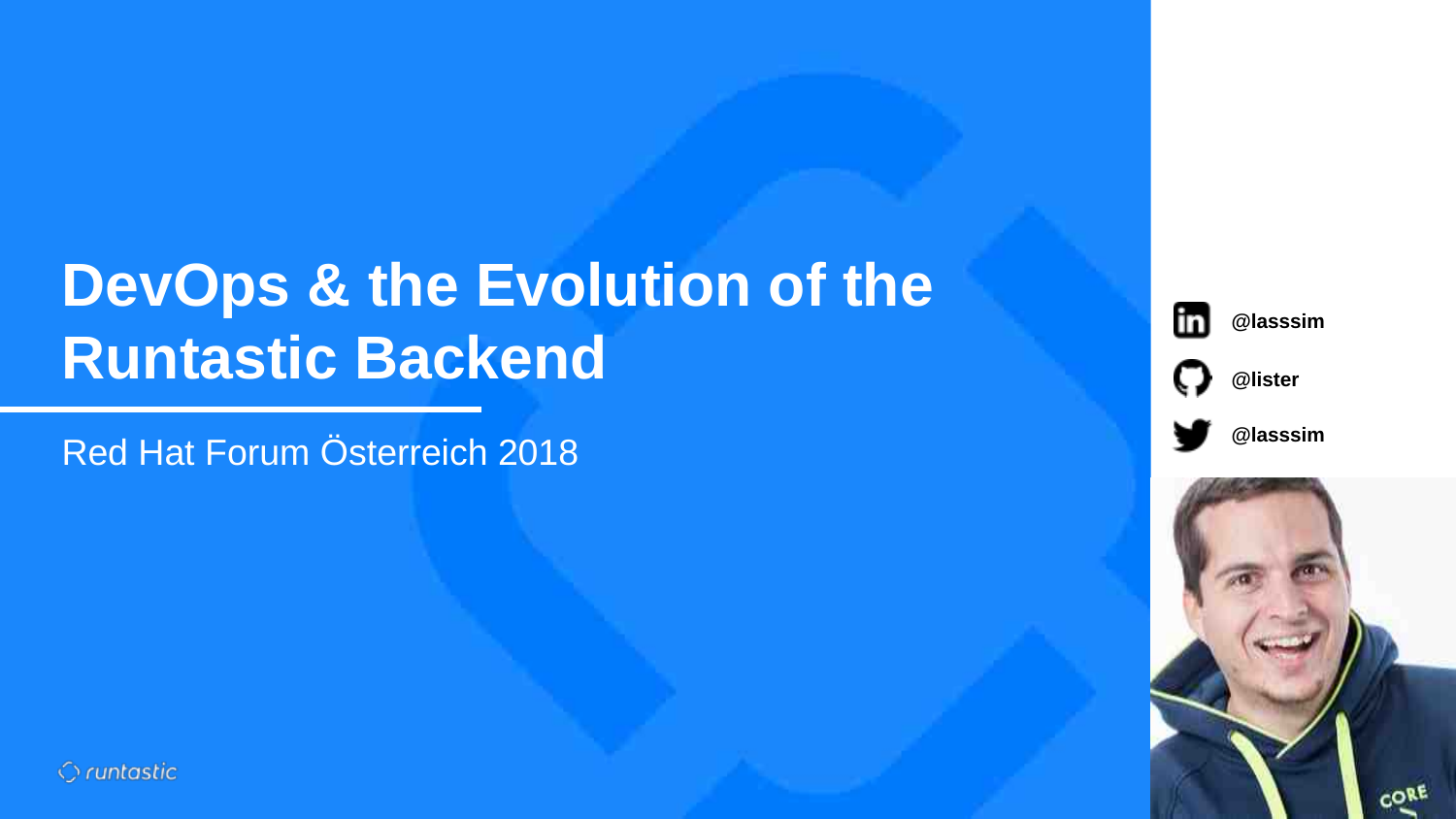# **Vision**

Through sport, we have the power to change lives

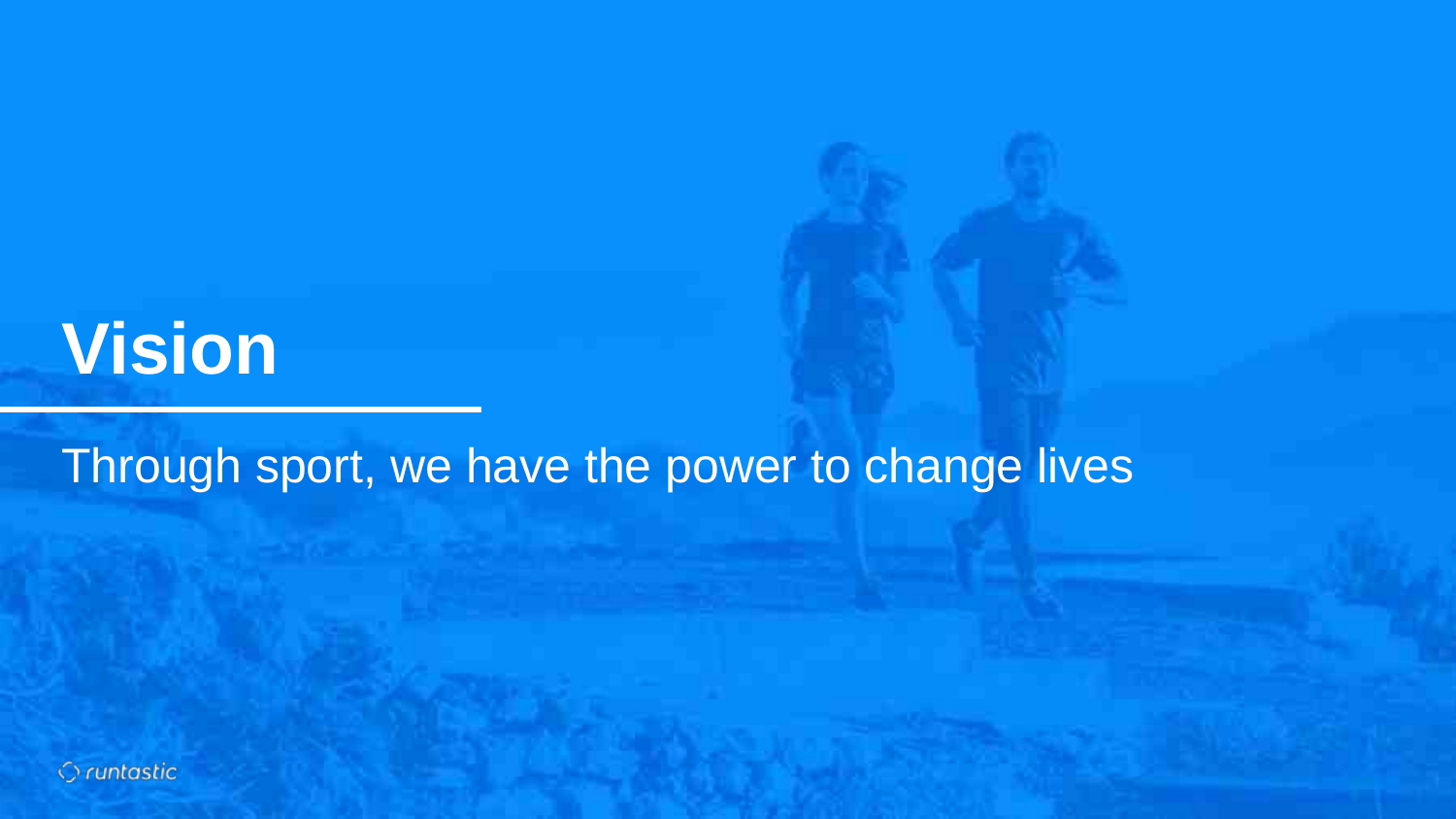# **STRENGTH**

**DAILY HABITS** 

# **USER & COMMUNITY**

# NUTRITION

CARDIO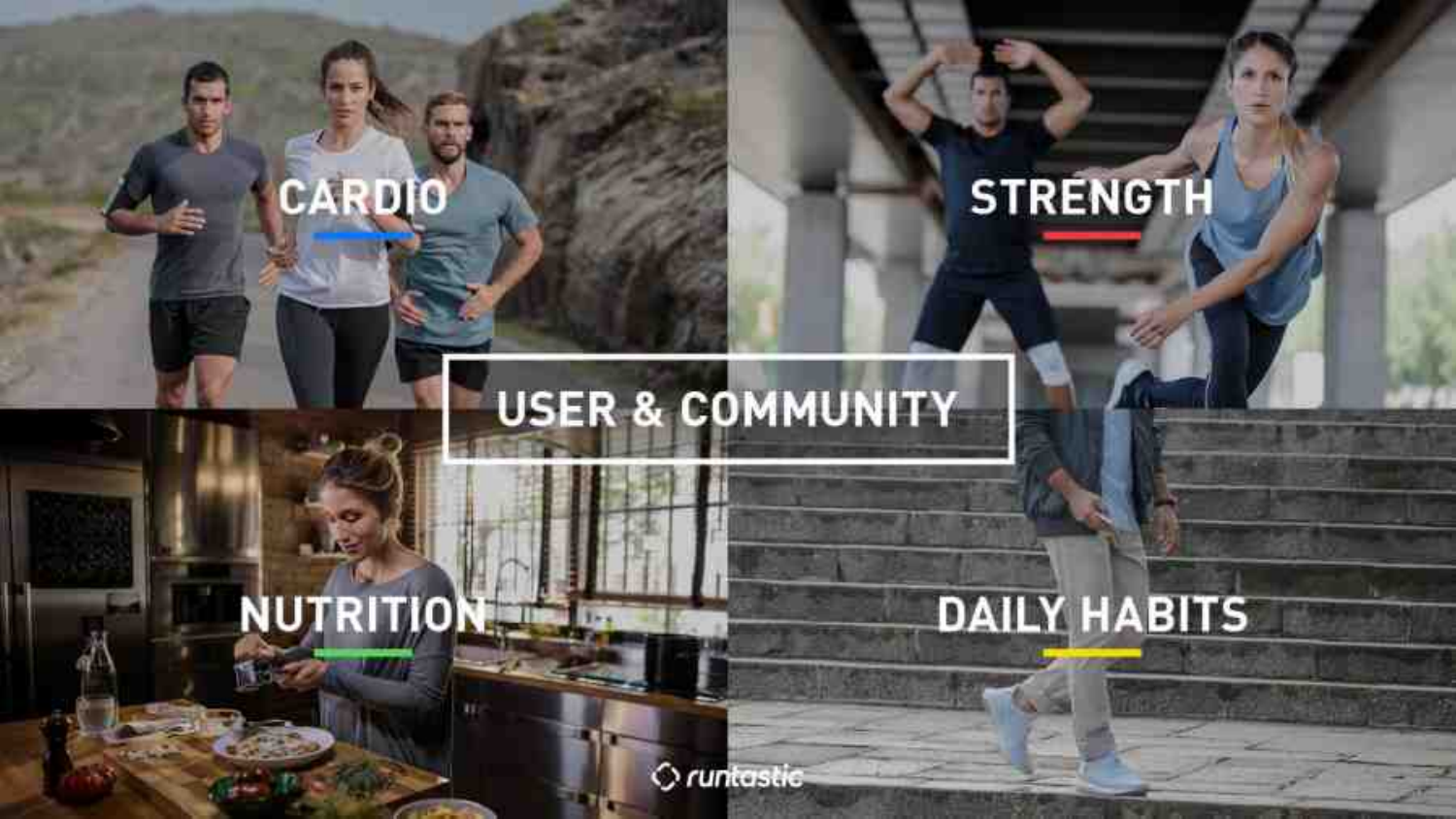## **RUNTASTIC BY THE NUMBERS**

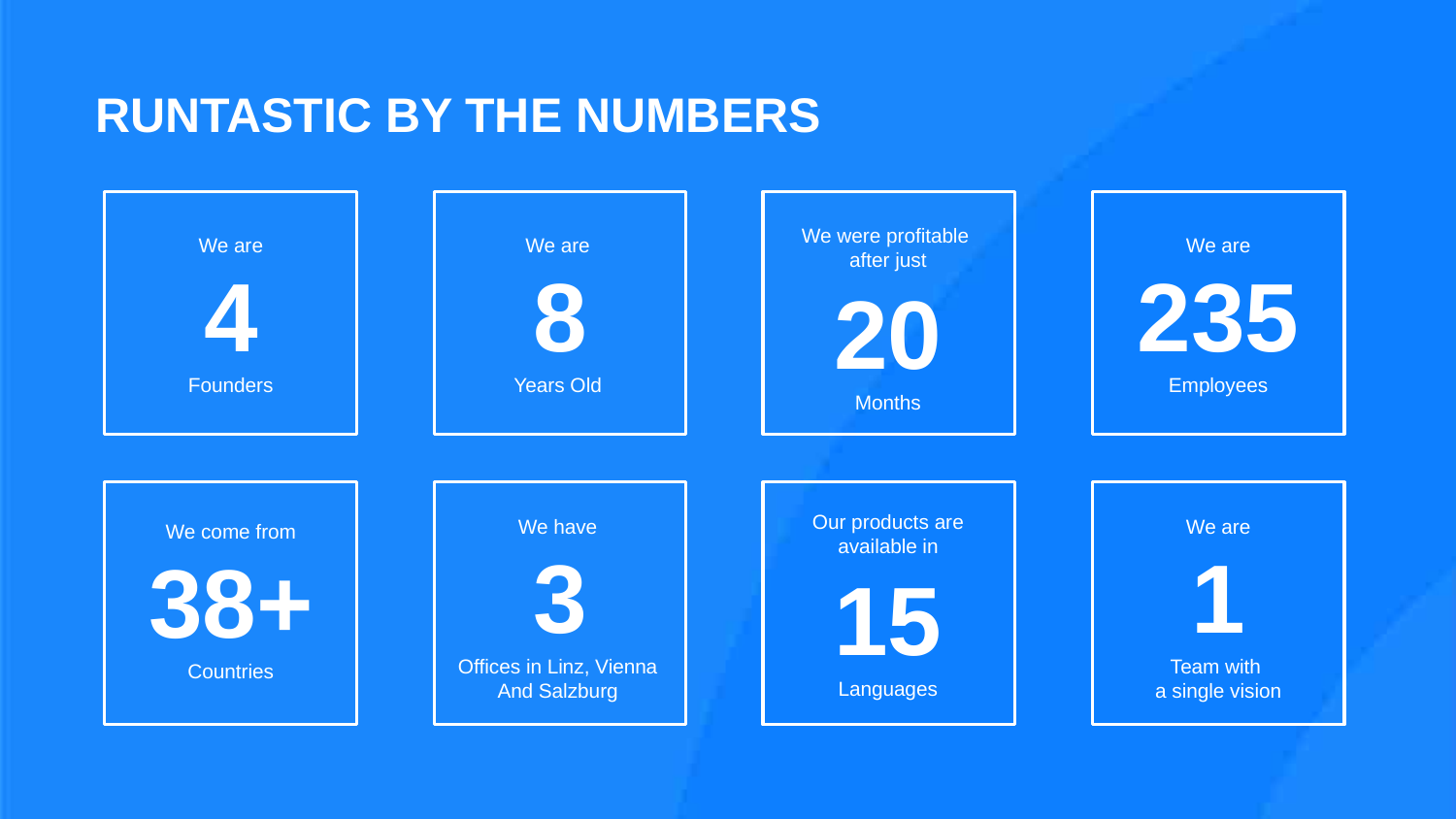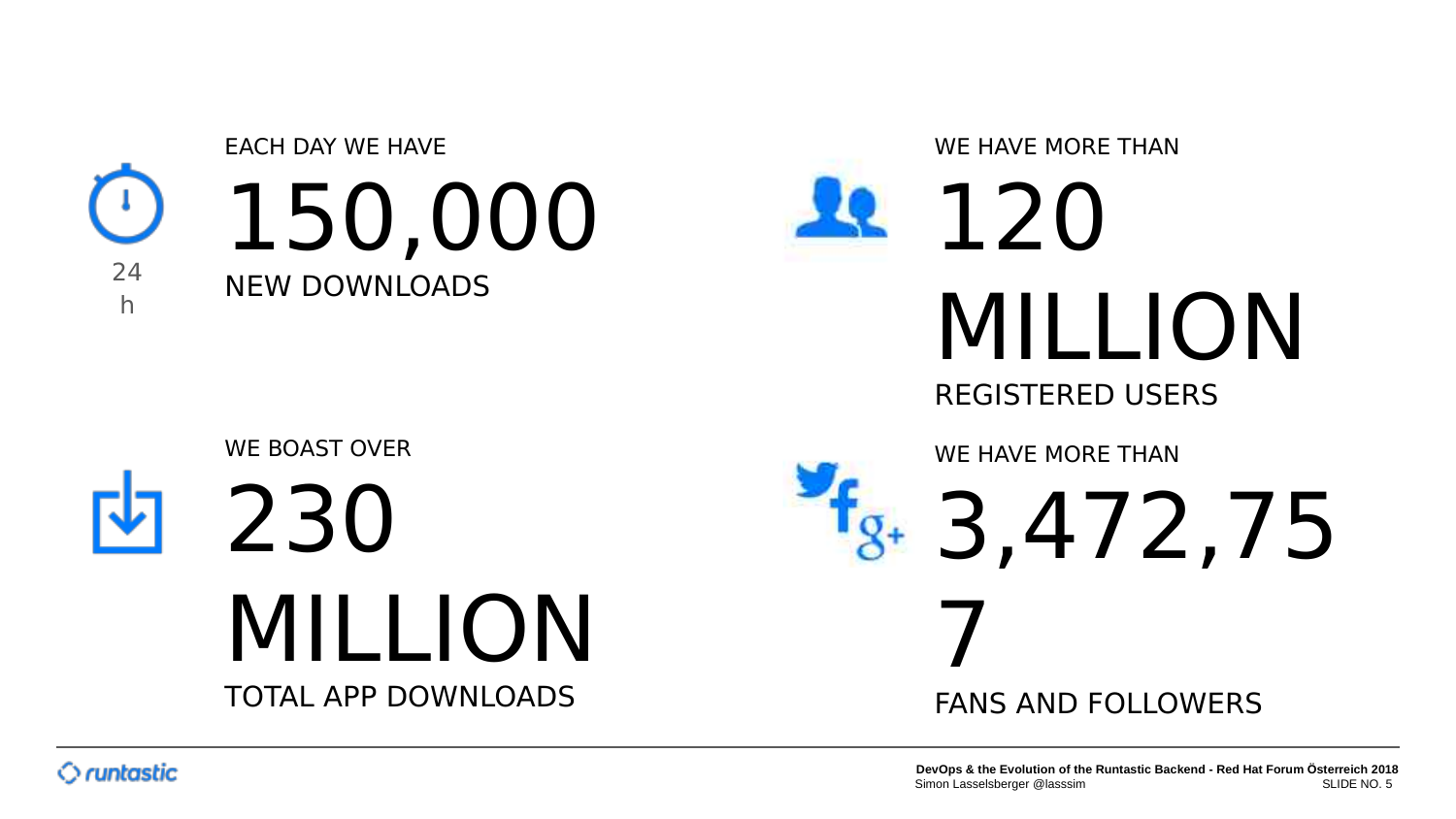**2010**

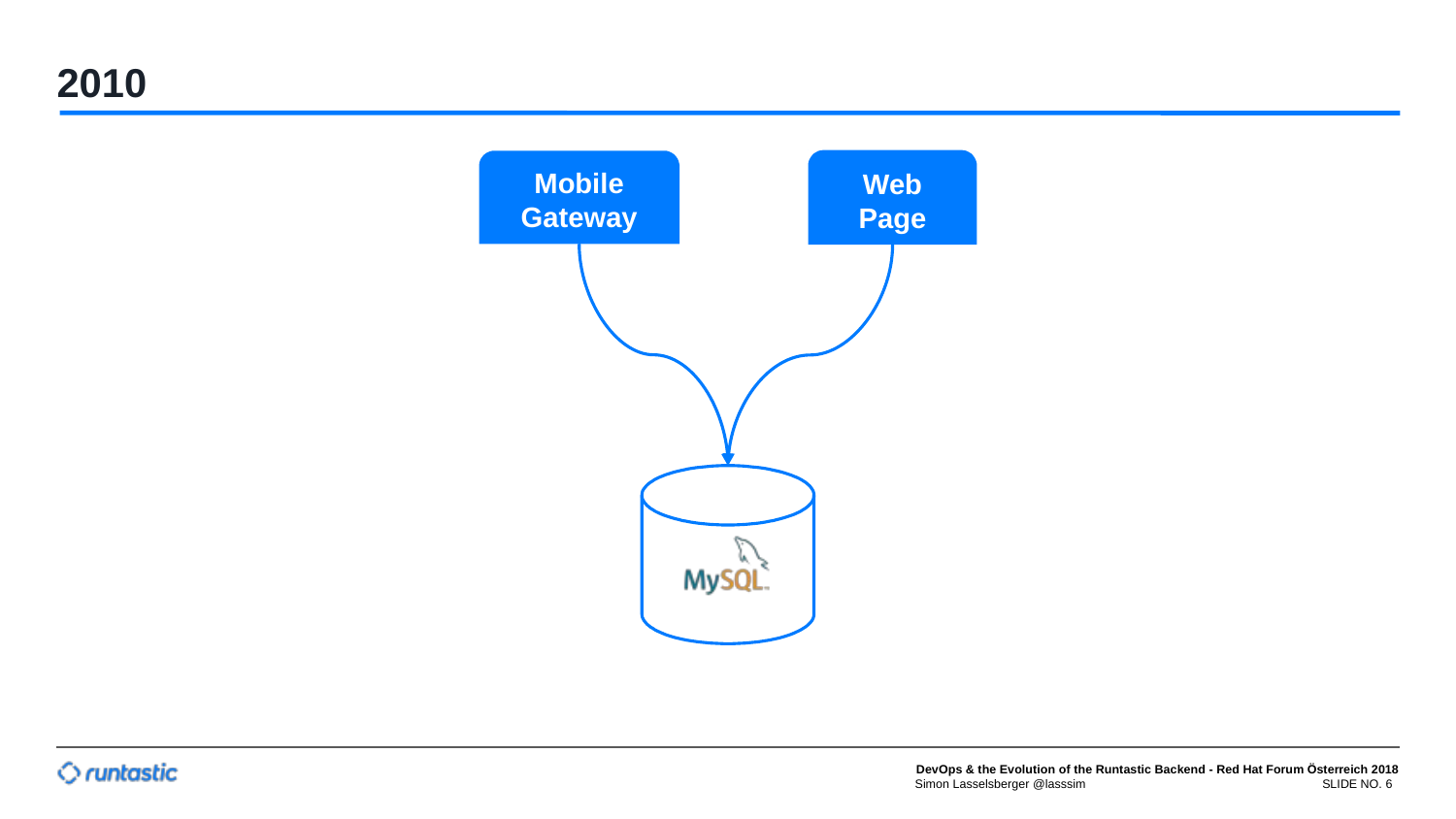## **Environment**



#### **Hosting**

- 4 Servers
	- Ali, Senna, Lauda, Agassi
- Desktop hardware
	- 4GB RAM, 2 CPUs
	- dolby surround sound
- Cheap and uncomplicated
- Helped us to grow in the early days
- **•** Mixed responsibilities
- Manual setup of machines

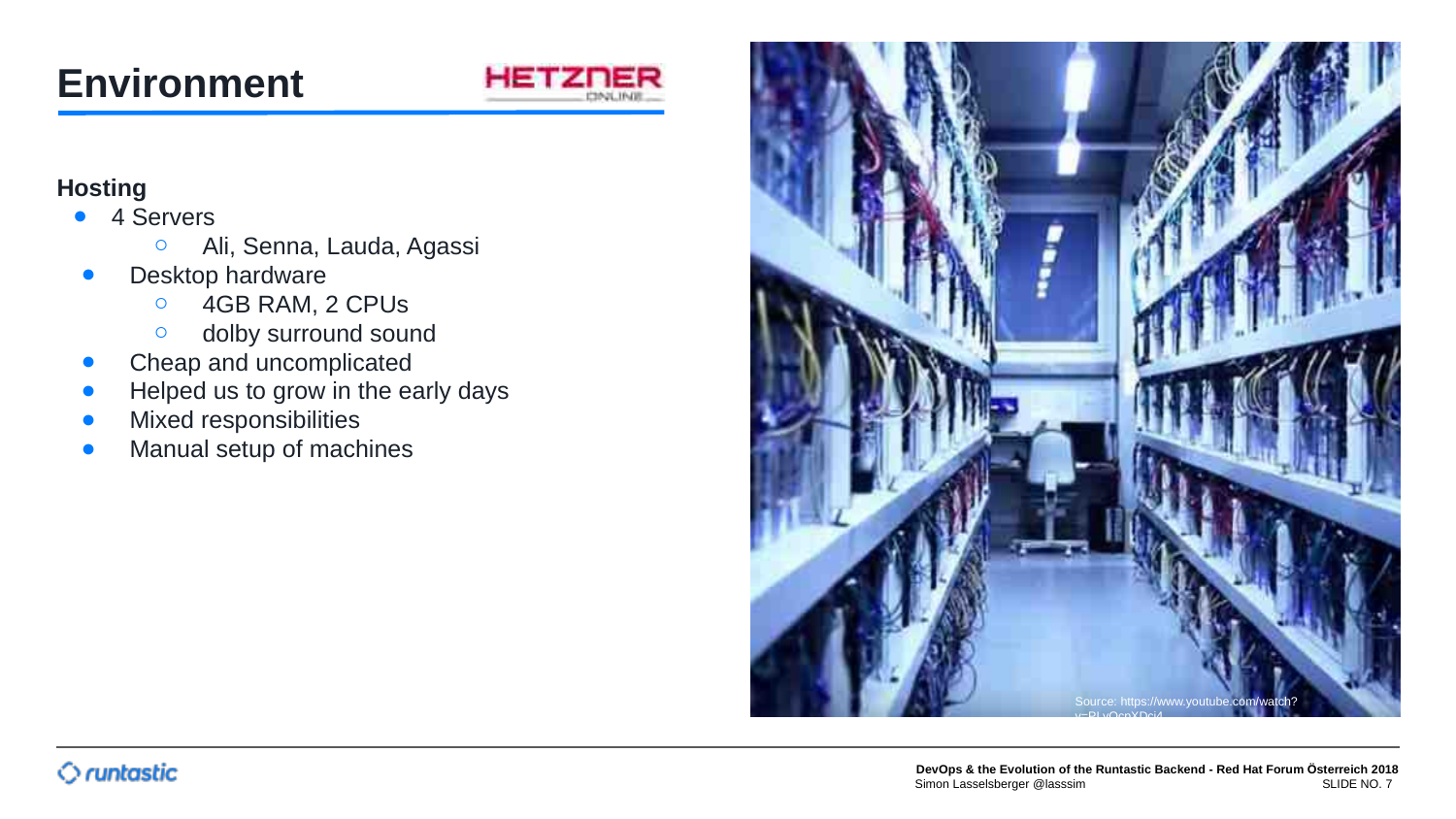## **Team**

#### **Startup mode**

- 2-3 people for backend and operations
- Sitting next to each other
- **•** Scripted deployments done by developer
- **•** Everybody was doing everything

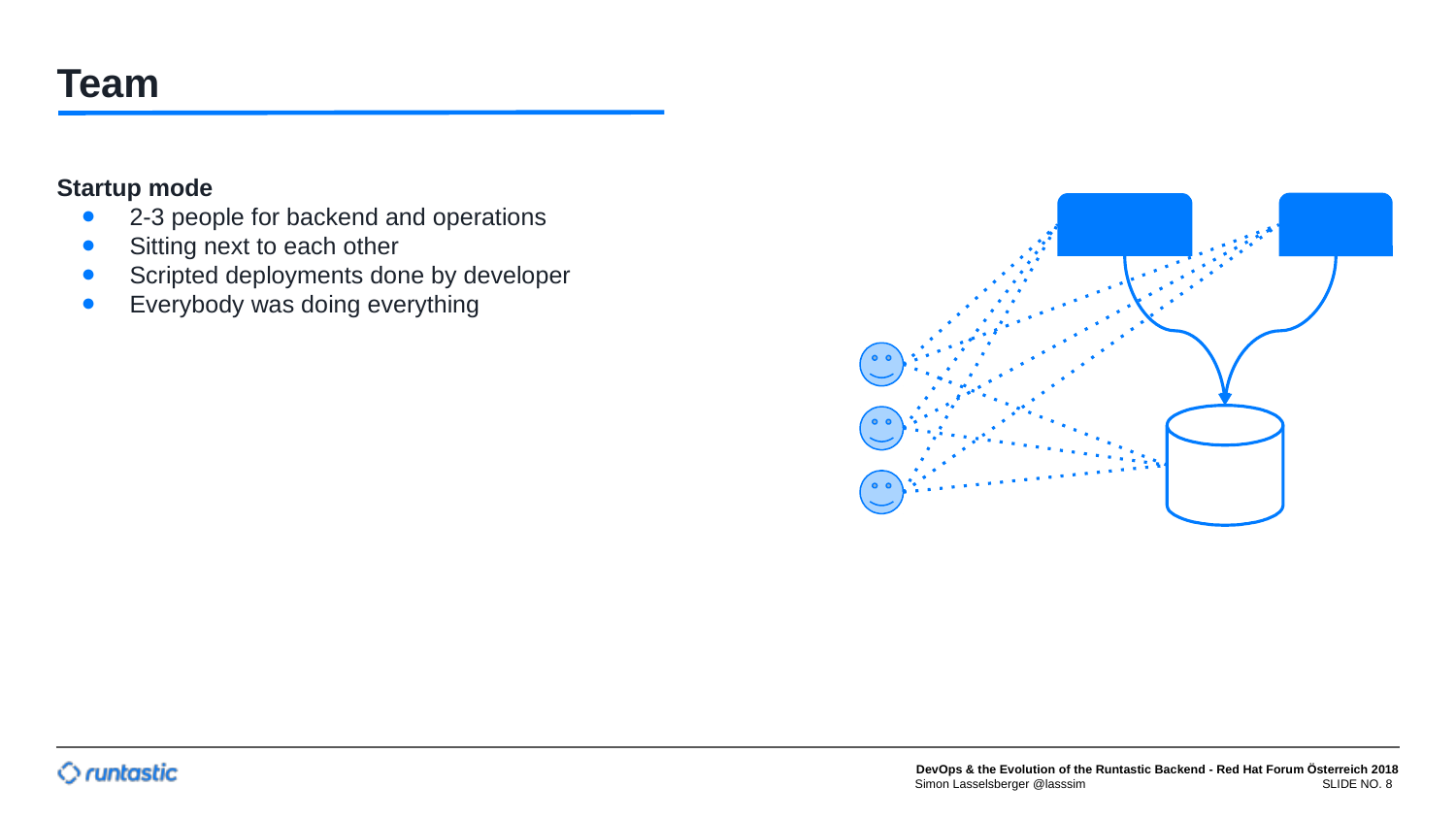**2010**

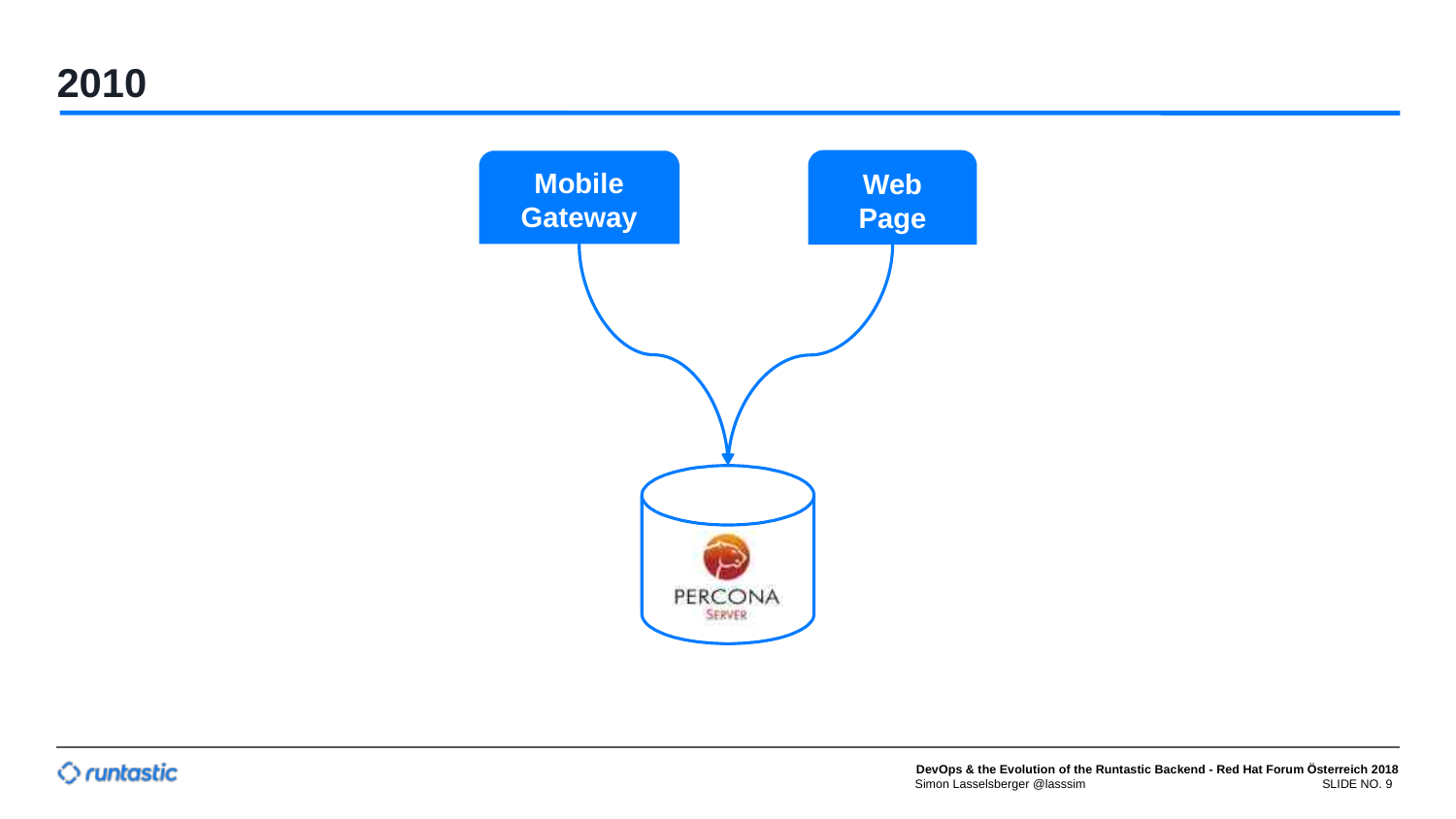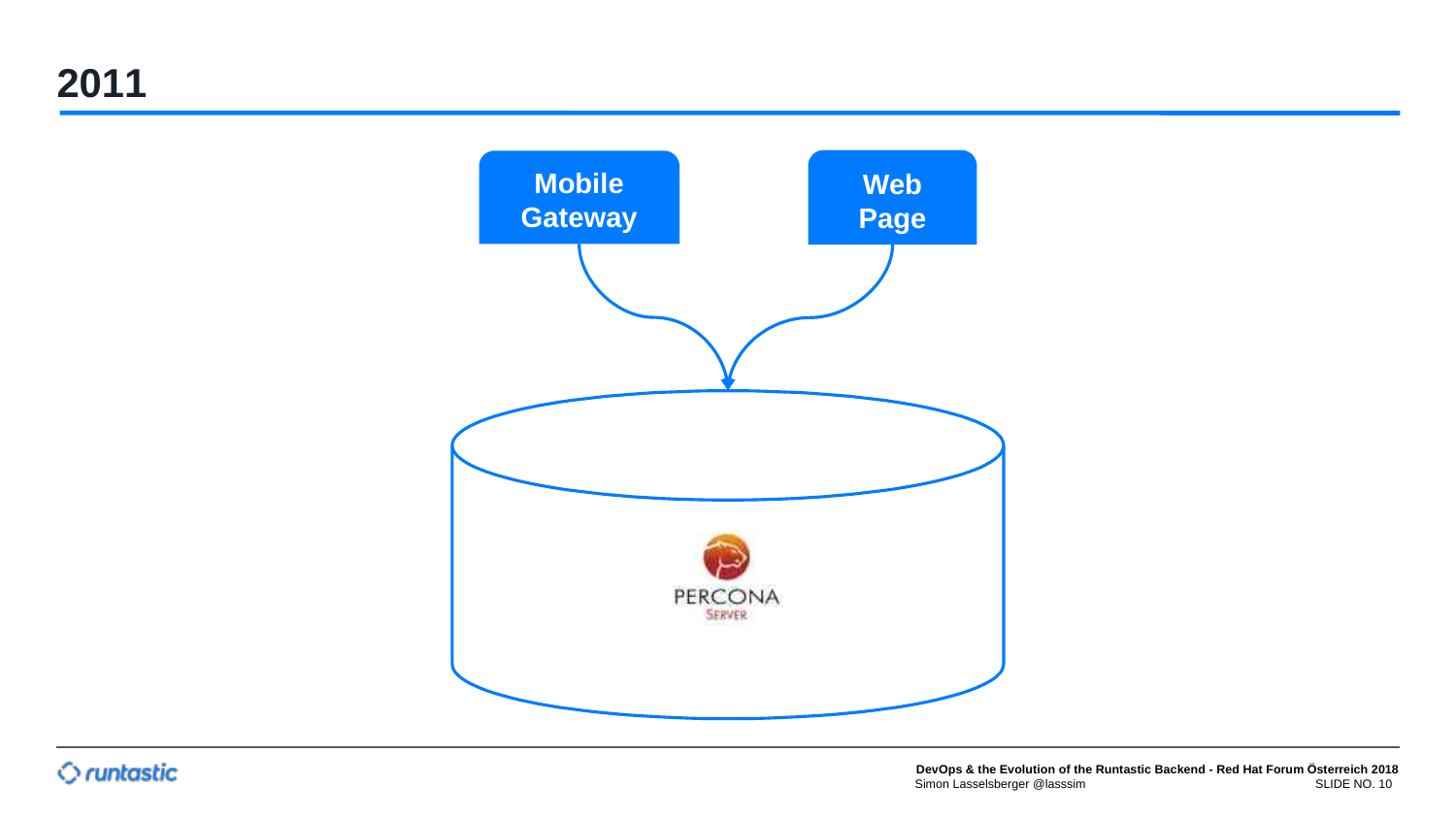**2010**

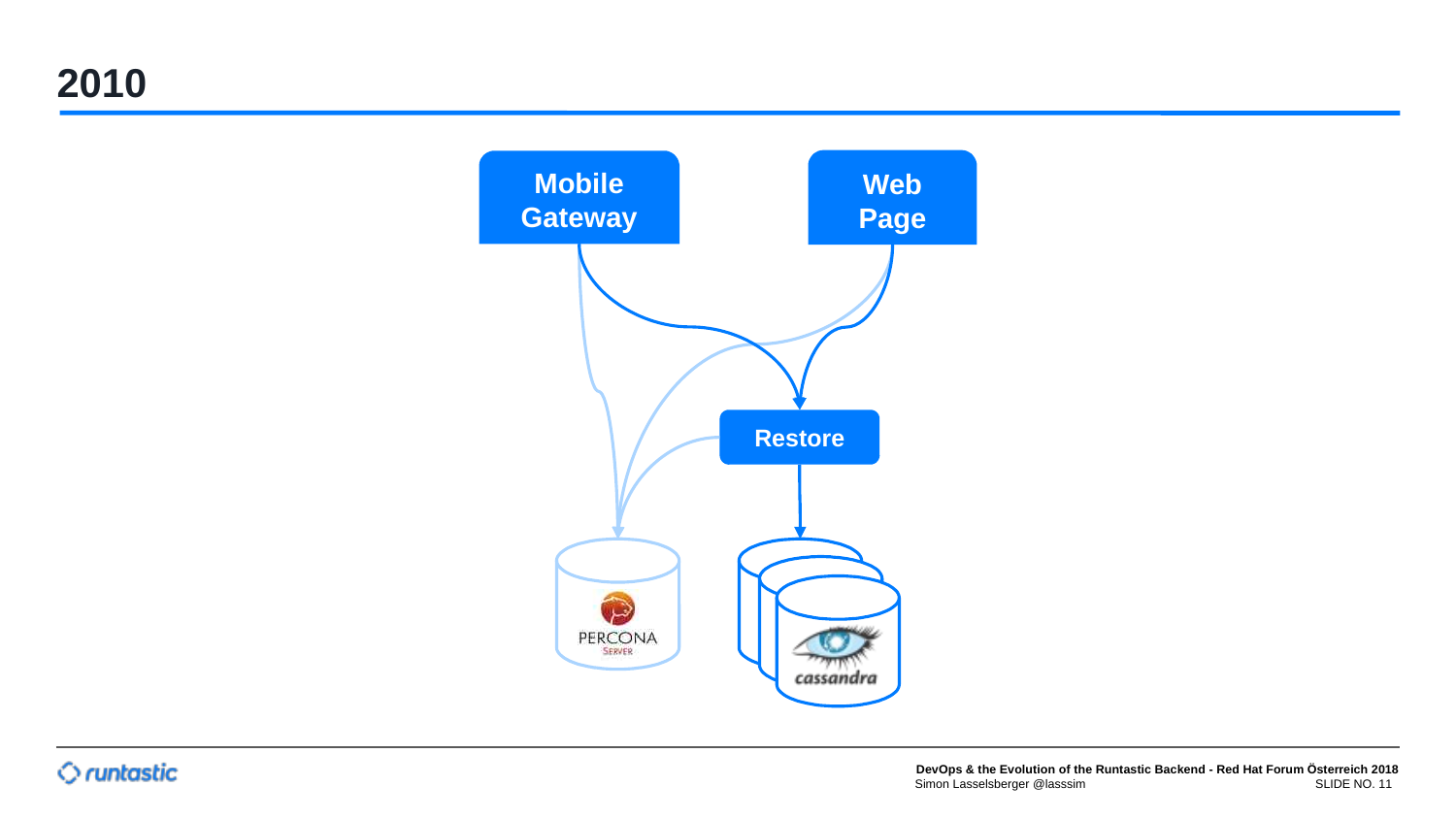**2011 - 2014**

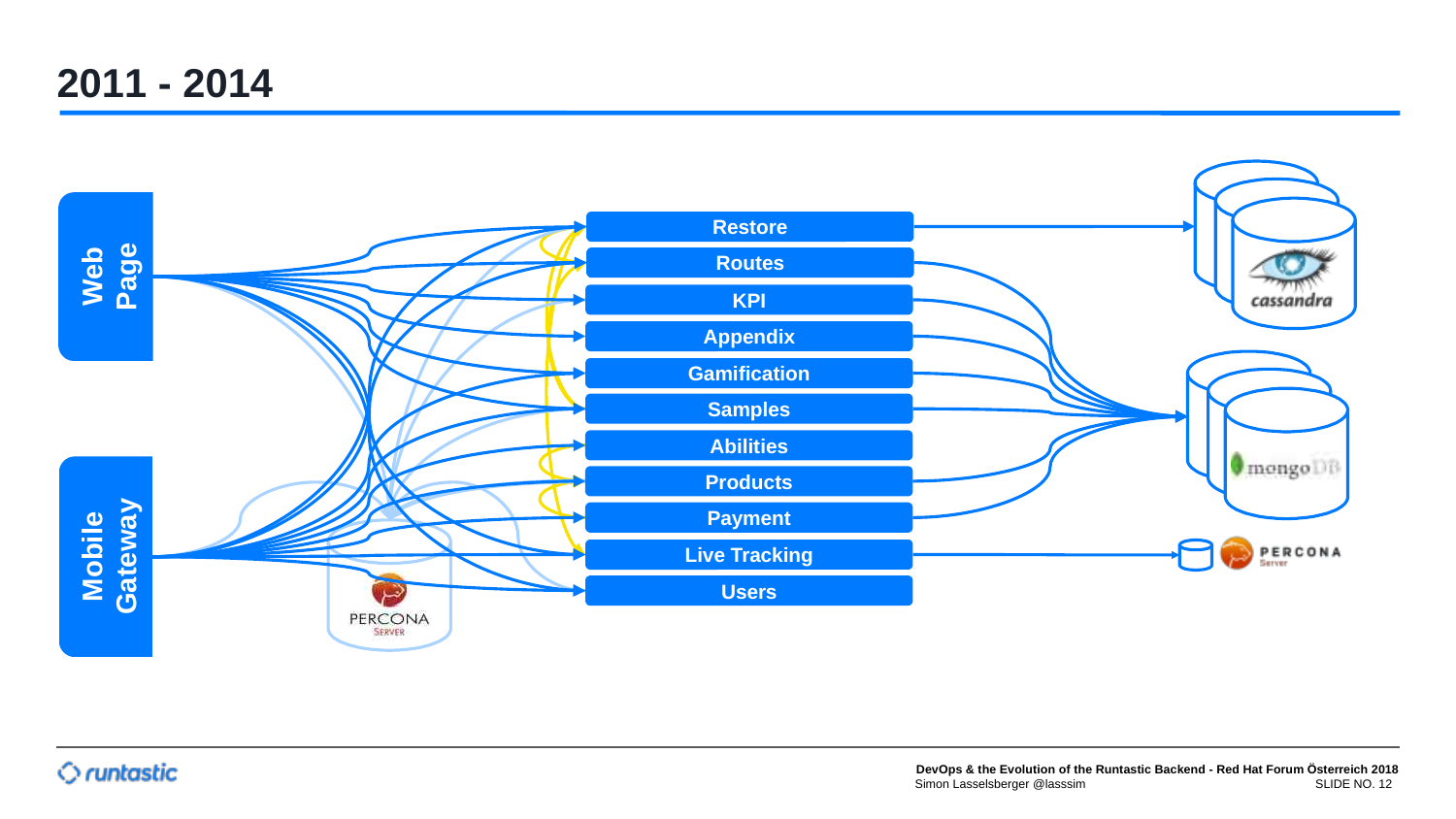## $T \cdot$ -Systems-

#### **Hosting**

- Switch from Hetzner to T-Systems
	- Not stable enough
	- Couldn't offer the hardware we needed
	- Cassandra cluster migration (6 months)
- Own hardware
	- Virtualization OpenNebula
	- Dedicated machines for DBs
	- 2 Cells in Data Center

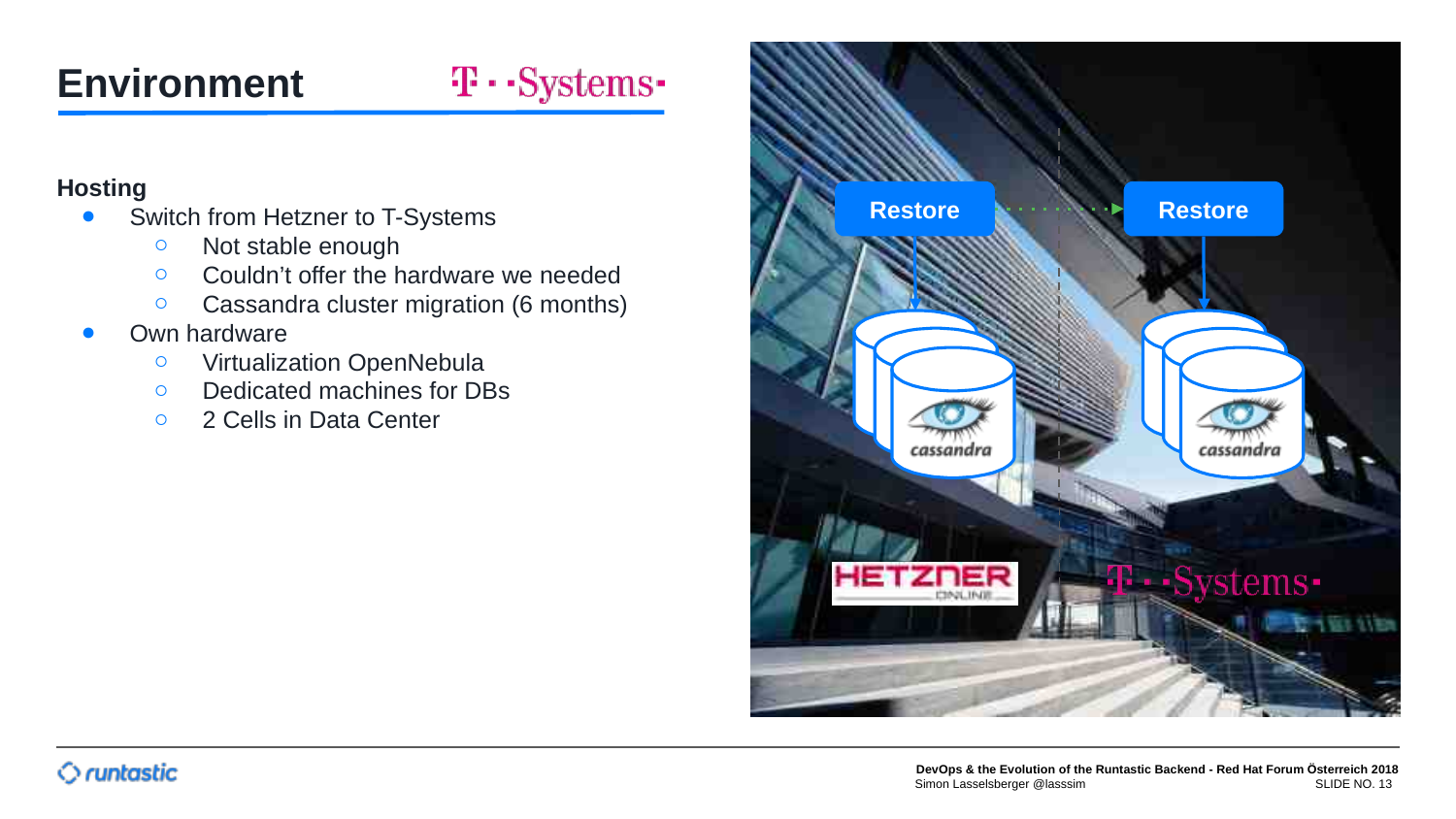## **Team**

#### **Backend Department**

- Dedicated Backend Team (9 People)
- Focus on development
- Close collaboration with operations team
	- Thought alike
	- Mutual understanding
- **•** Scripted deployments done by developers

#### **Operations Department**

- Dedicated Infrastructure Team (2 People)
- Taking care of infrastructure
- Close collaboration with backend team

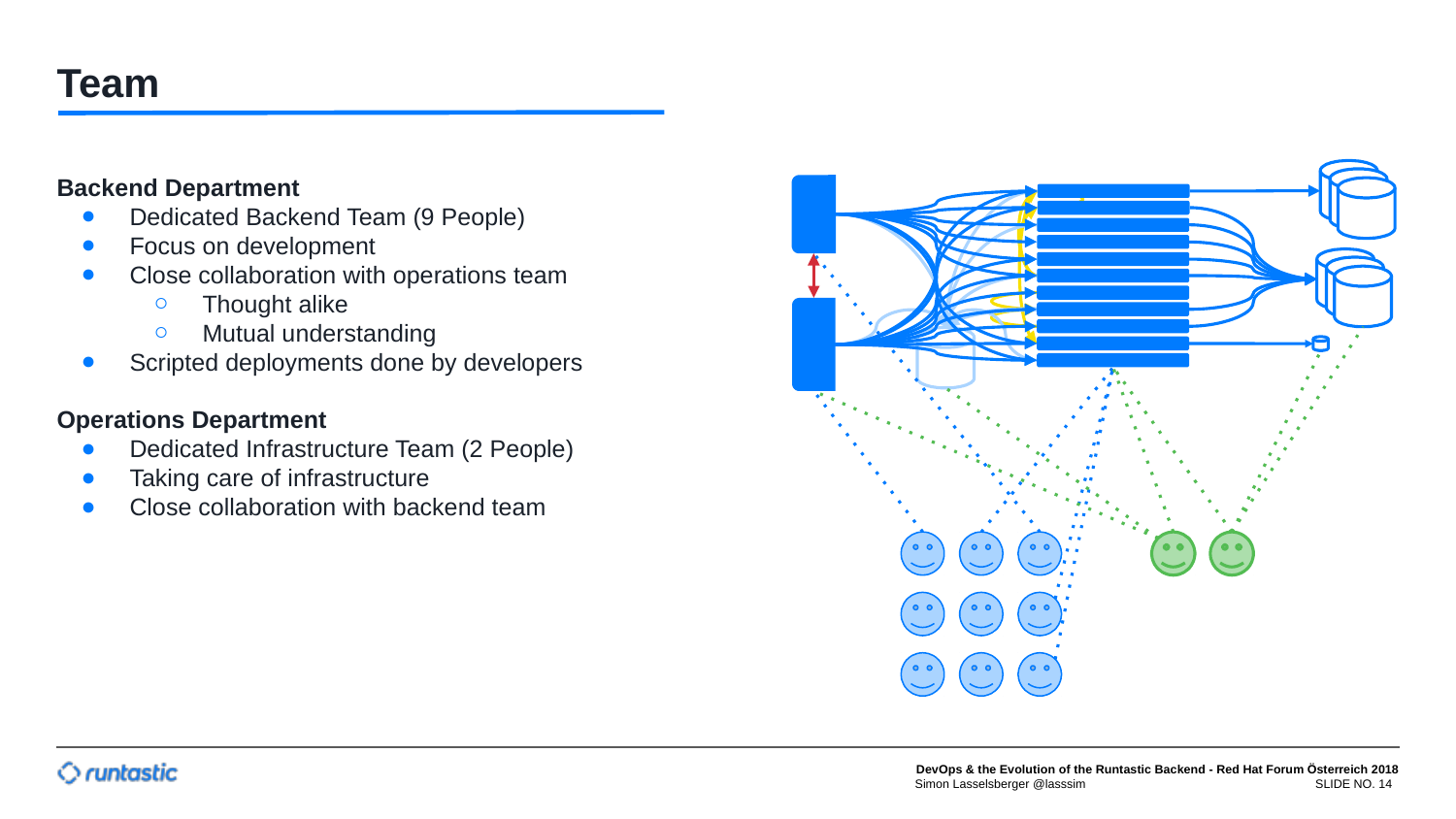## **2015 - 2016**

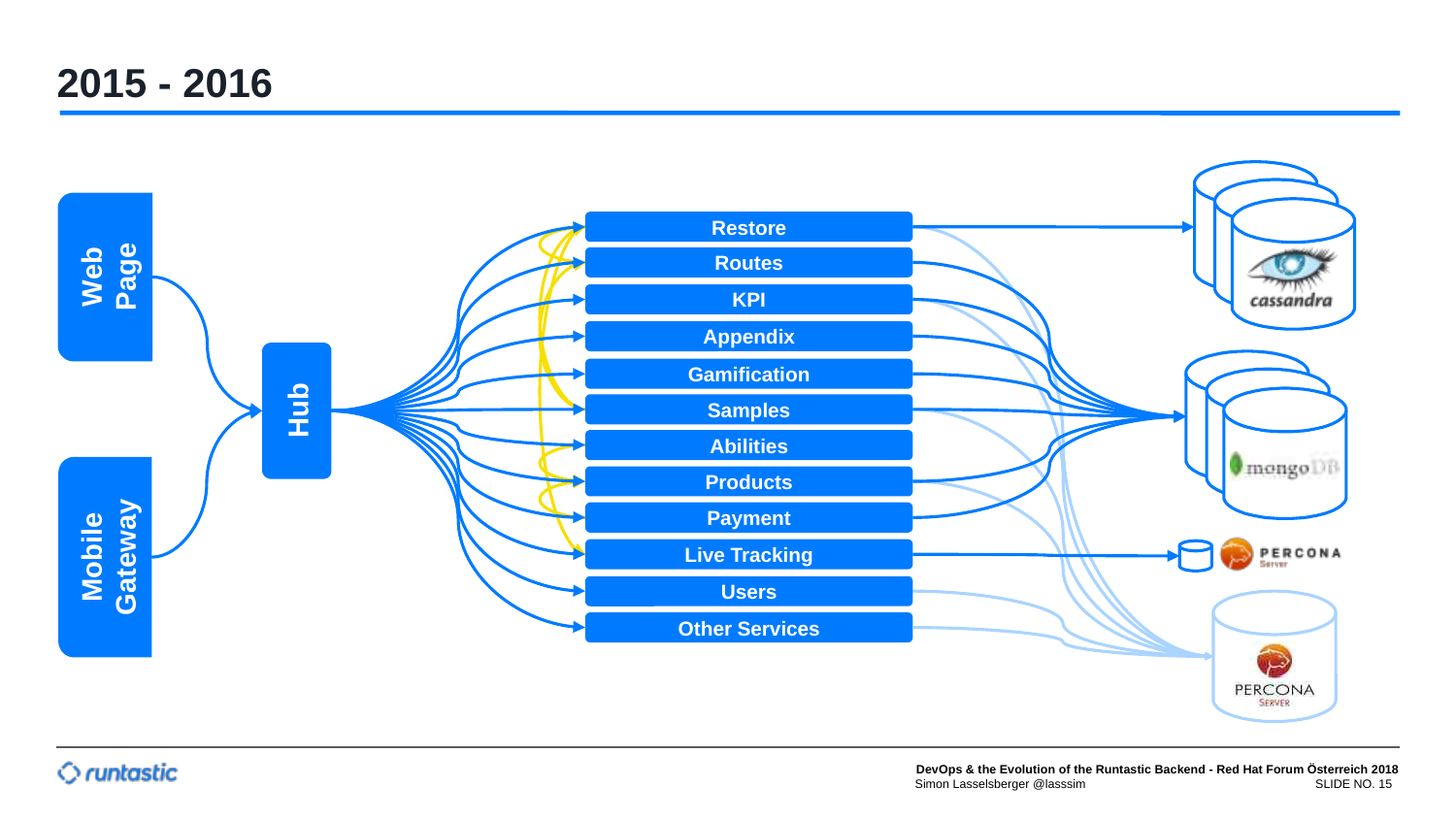**2015 - 2017**

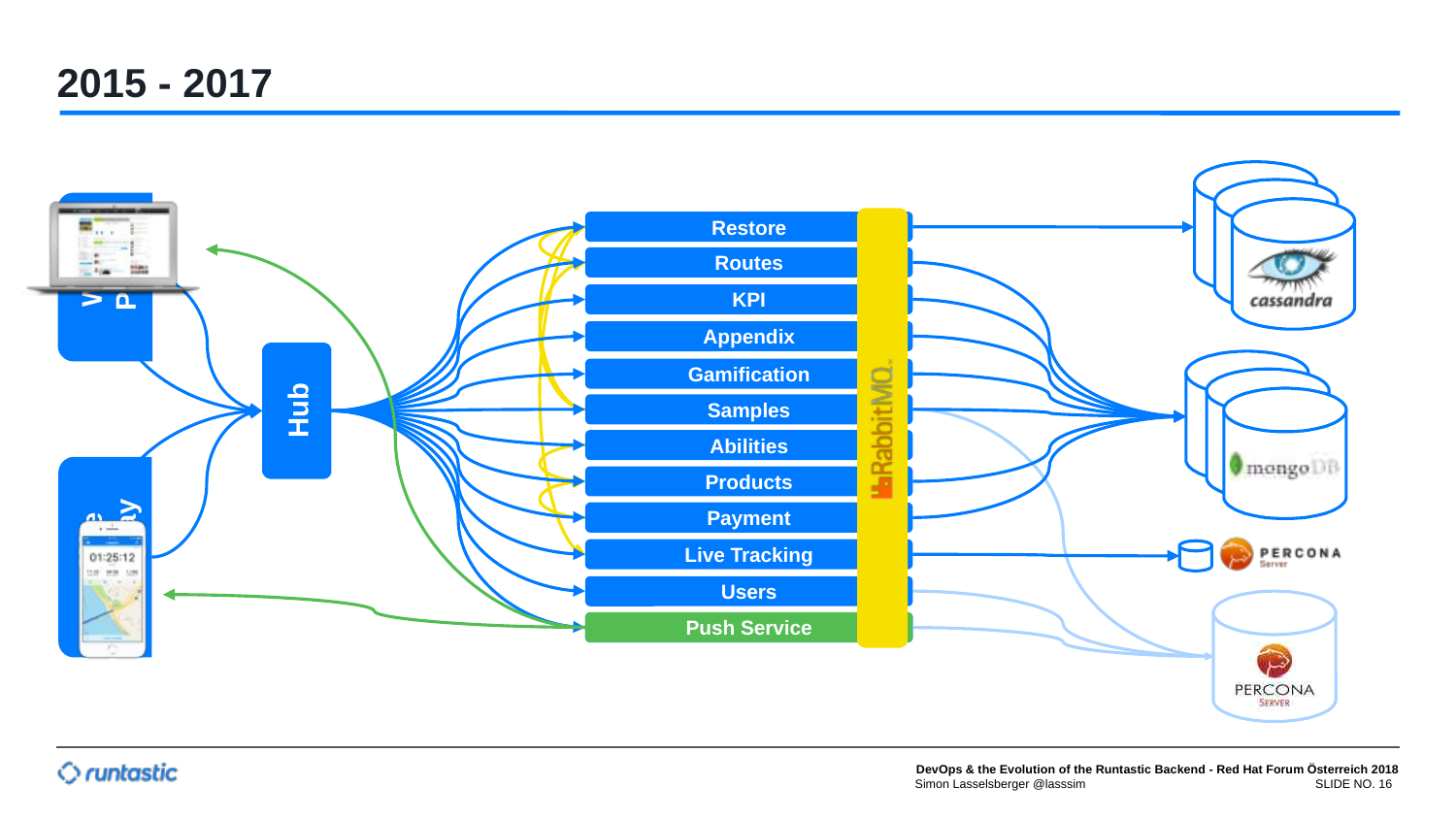## LINZ AG

#### **Hosting**

- Switch from T-Systems to Linz AG
	- Not enough space
	- 2 Cell strategy doesn't fit quorum technologies (MongoDB, Cassandra)
	- Network bottleneck
- Room to grow
- More standardized setup
- More automation
	- Software defined network (Cisco ACI)
	- Software defined storage (Ceph)

#### **Team**

- Agile Transition (Backend and Client)
- Dedicated Infrastructure Team (6 People)
- Spread across offices
- Scripted deployments done by developers

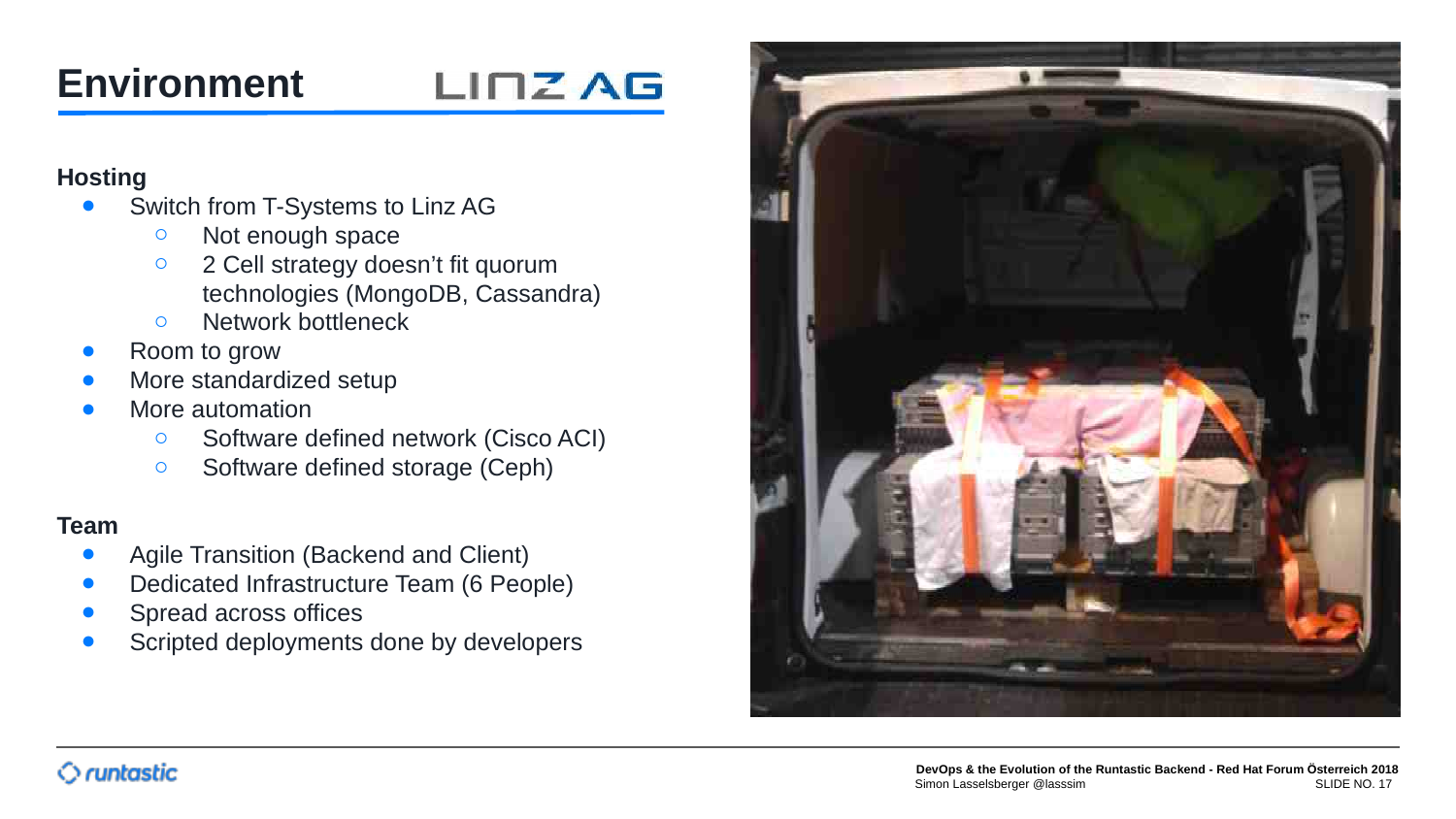## **Agile Setup**

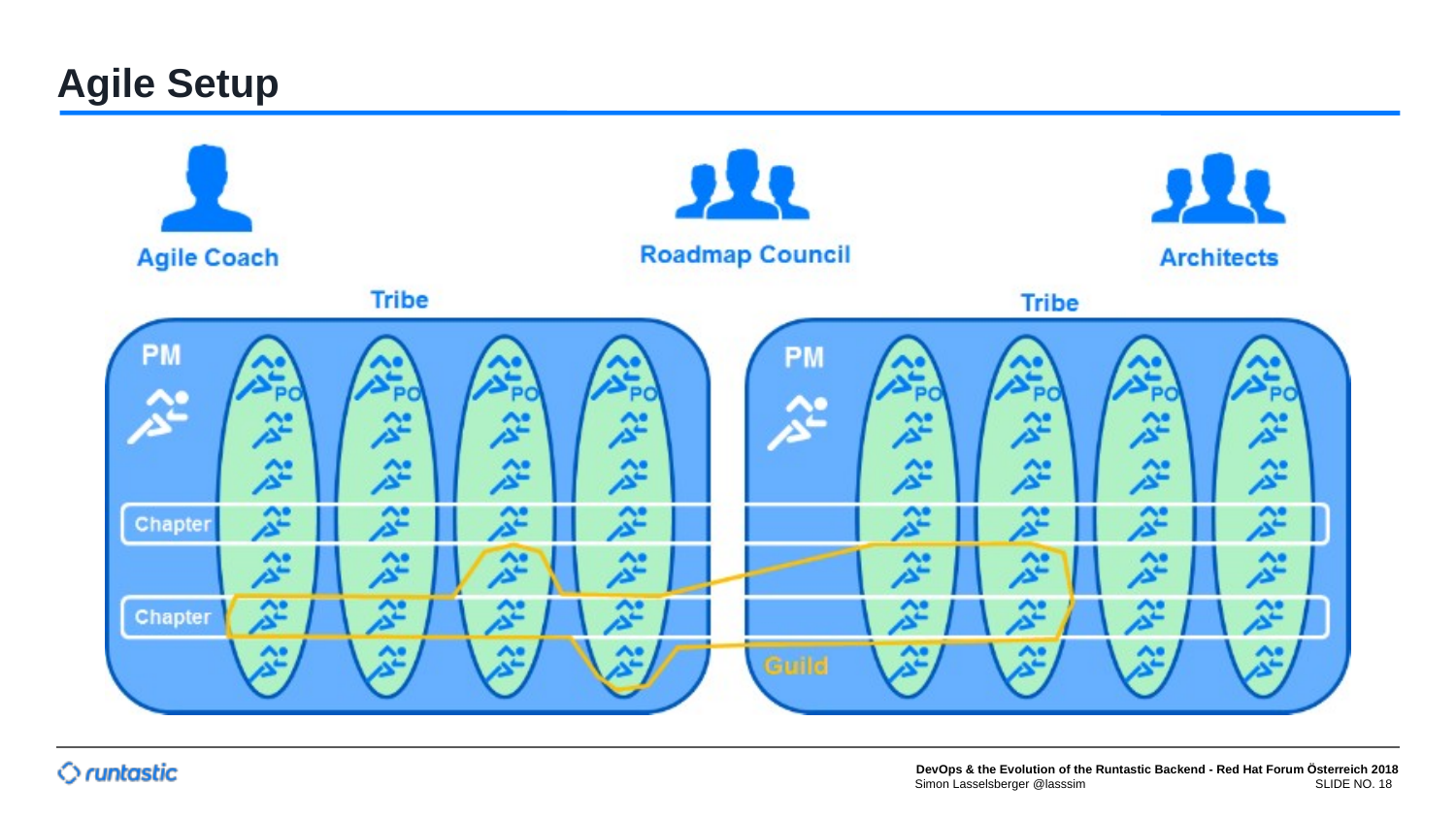Organizations which design systems ... are constrained to produce designs which are copies of the communication structures of these organizations.

*M. Conway*

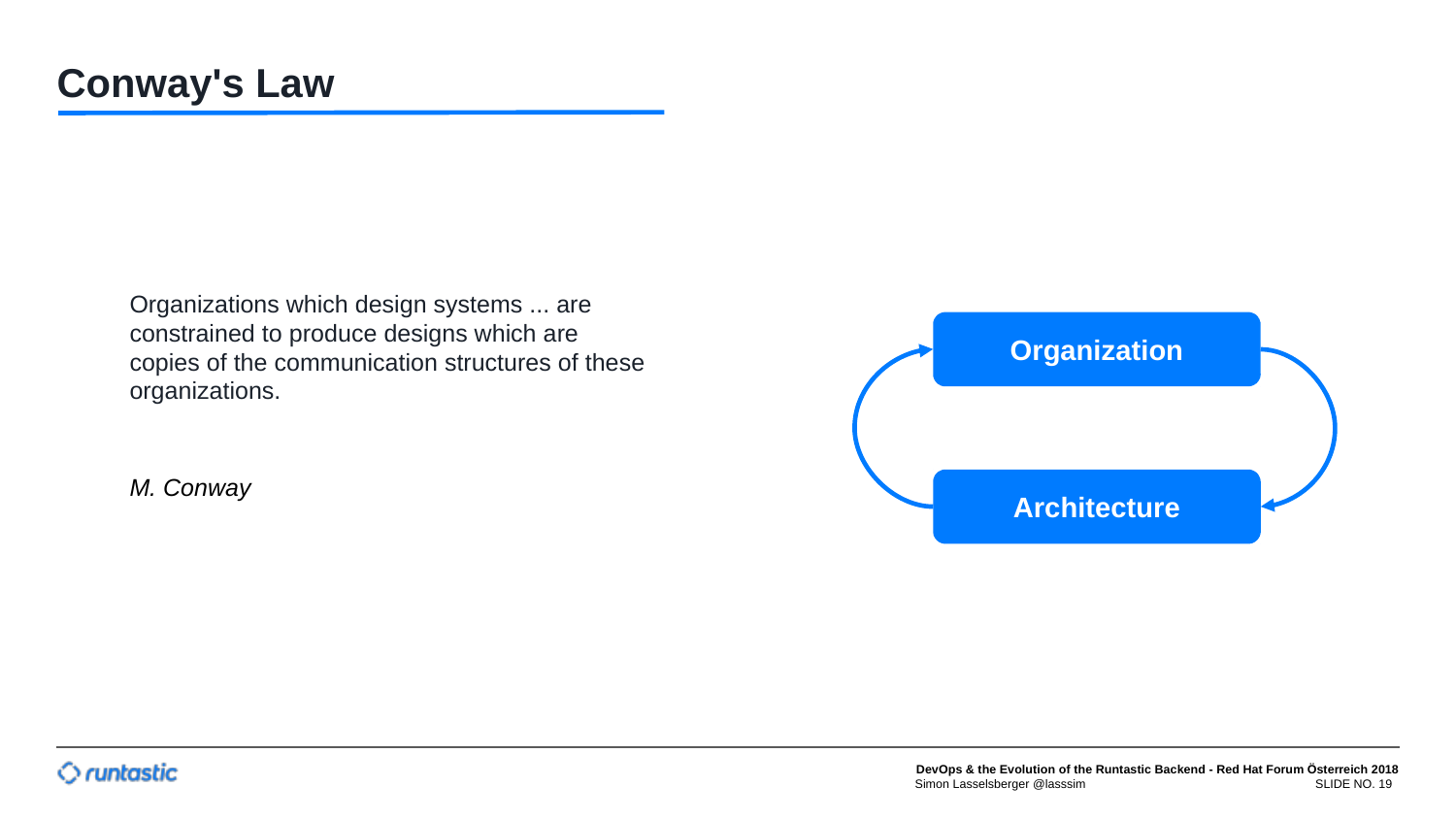## **Team assignment**

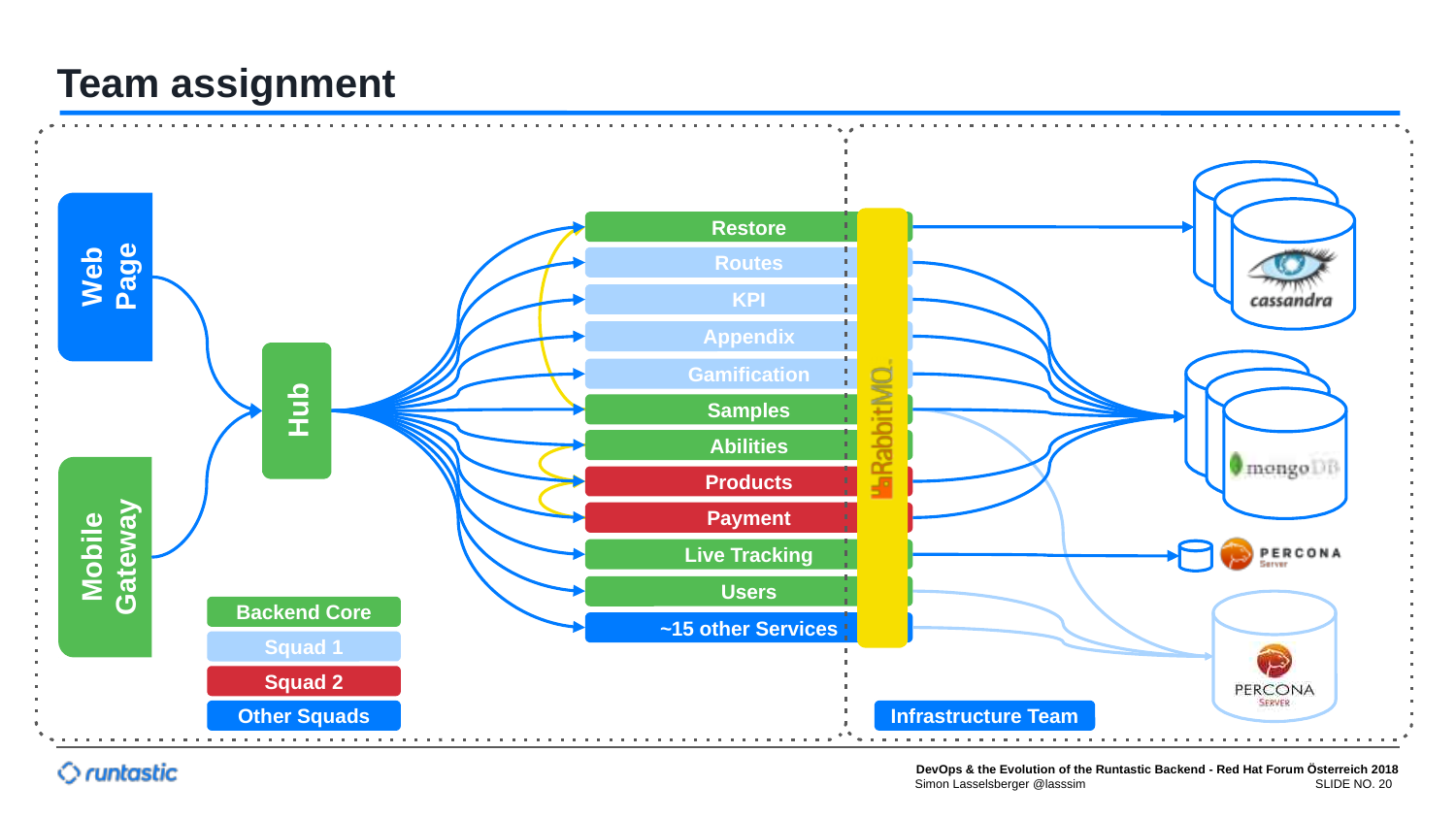## **Deployment**

#### **Current state**

- 7 different setups
- **•** Initial developer machine setup is a pain
- Chef not consistent over environments
- All-in-one machines need to be huge
- Manual deployments
- Single datacenter

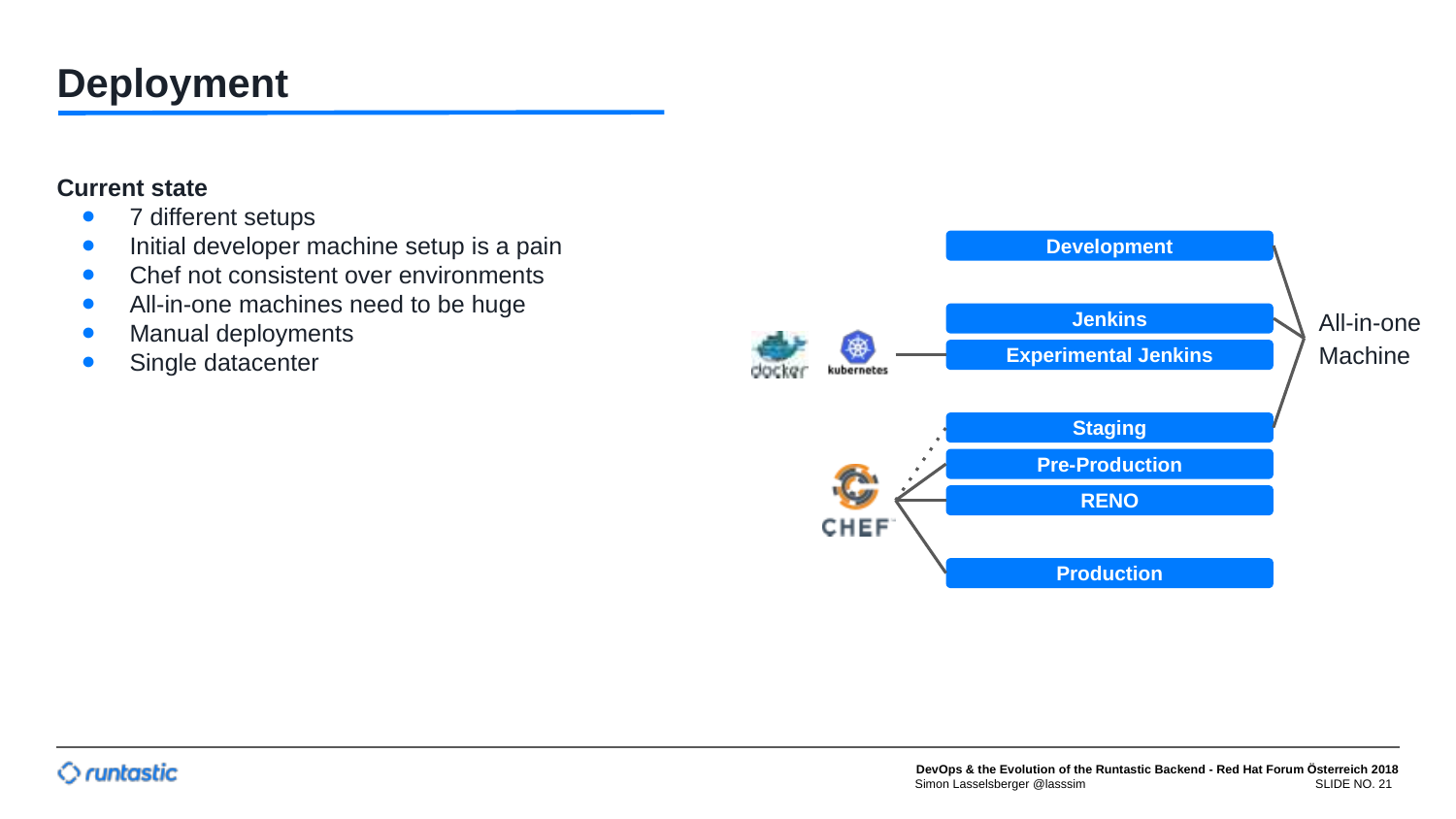## **Deployment**

#### **Future plans**

- Provide one way to deploy services in any environment
- More flexibility and responsibilities for squads
- Better fit for Agile process
- Less maintenance overhead
- Proper automation
- CI/CD
- Multi data-center

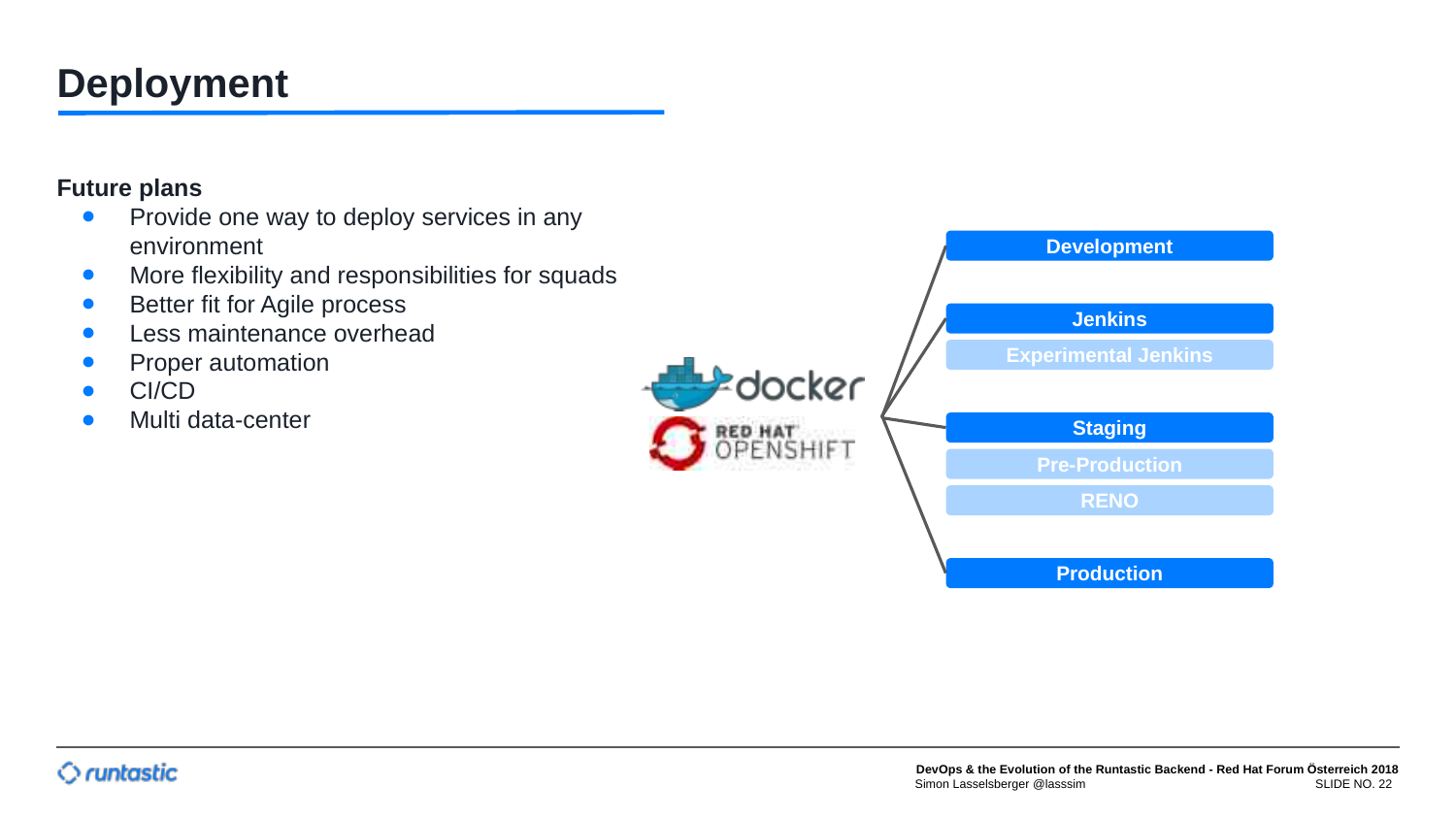## **Deployment**

| <b>Development</b>                                                                  | <b>Jenkins</b>                        | <b>Staging</b>                                          | <b>Production</b>                                   |
|-------------------------------------------------------------------------------------|---------------------------------------|---------------------------------------------------------|-----------------------------------------------------|
| a<br>$\begin{array}{c} 1 \\ -1 \\ 0 \end{array}$<br>$\blacksquare$                  | ð<br>1<br>曰<br>đ<br>Ð                 | 2 <br>$\frac{1}{10}$<br>$\frac{2}{2}$<br>$\overline{2}$ | N,<br>N,<br>ta<br>D<br>N<br>$\overline{\mathsf{N}}$ |
| n<br>He<br>He<br>$\mathbf{1}$                                                       | Ð<br>Ð<br>$\mathbf{1}$<br>Ð           |                                                         |                                                     |
| $\begin{array}{c} \mathbf{I} \\ \hline \mathbf{I} \\ \hline \mathbf{I} \end{array}$ | €<br>Ð                                |                                                         |                                                     |
| €                                                                                   | $\begin{array}{c} 1 \\ 1 \end{array}$ |                                                         |                                                     |
|                                                                                     |                                       |                                                         |                                                     |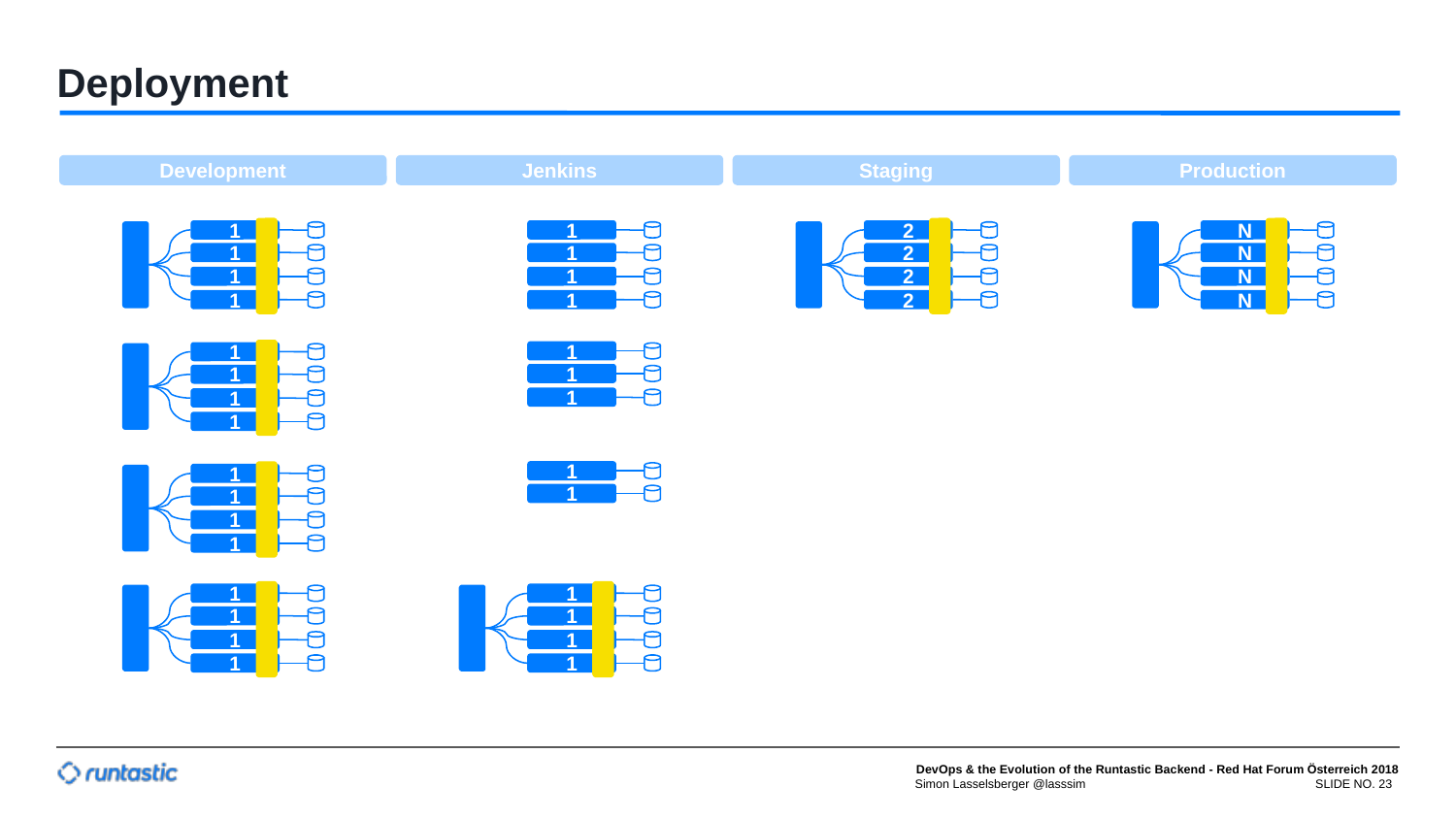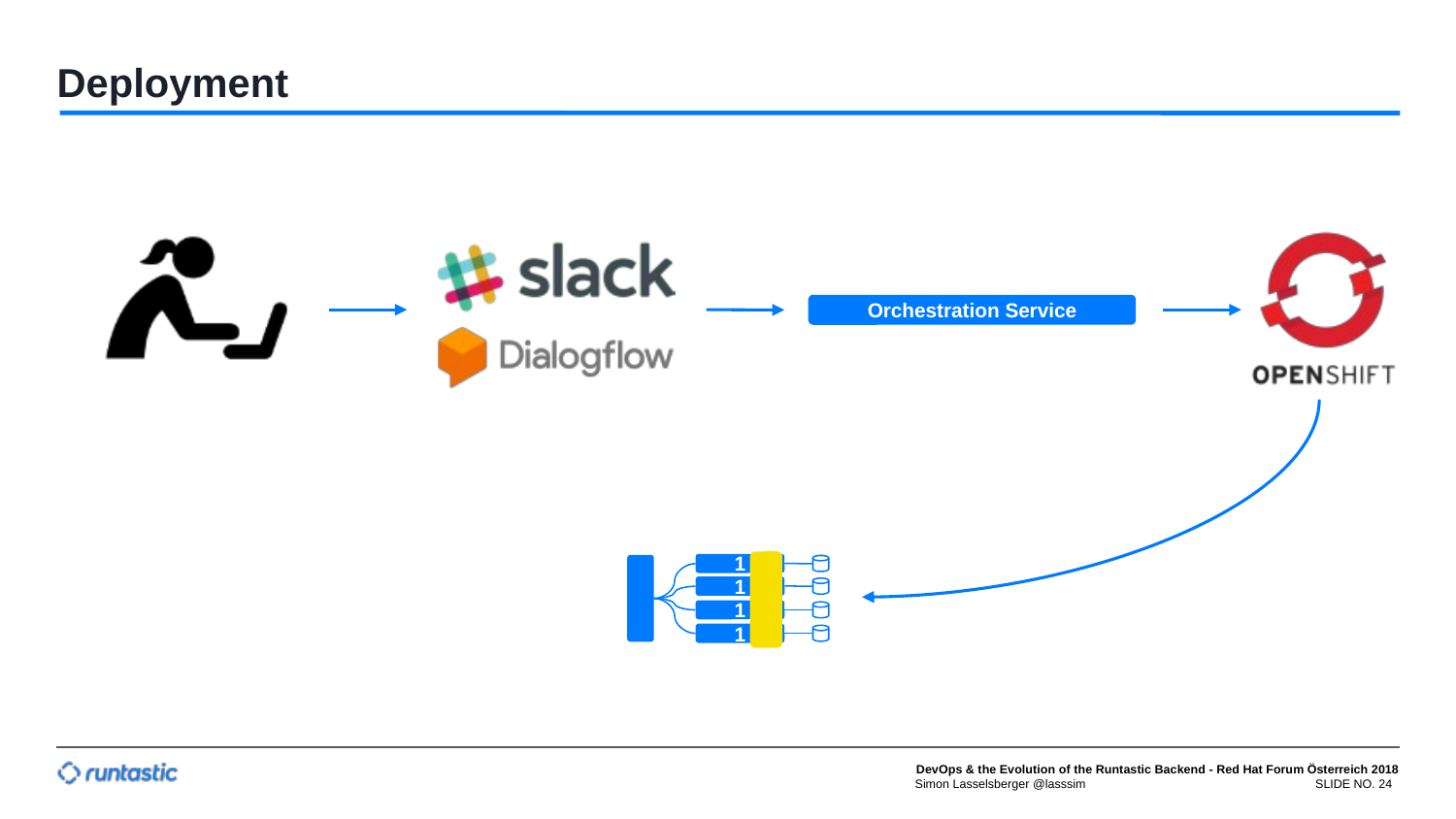## **Conclusion**

#### **Values**

- Work well together
- Think alike
- Avoid silos
- Clearly defined and shared responsibilities
- Automation is key to scale
- **•** Measure application performance